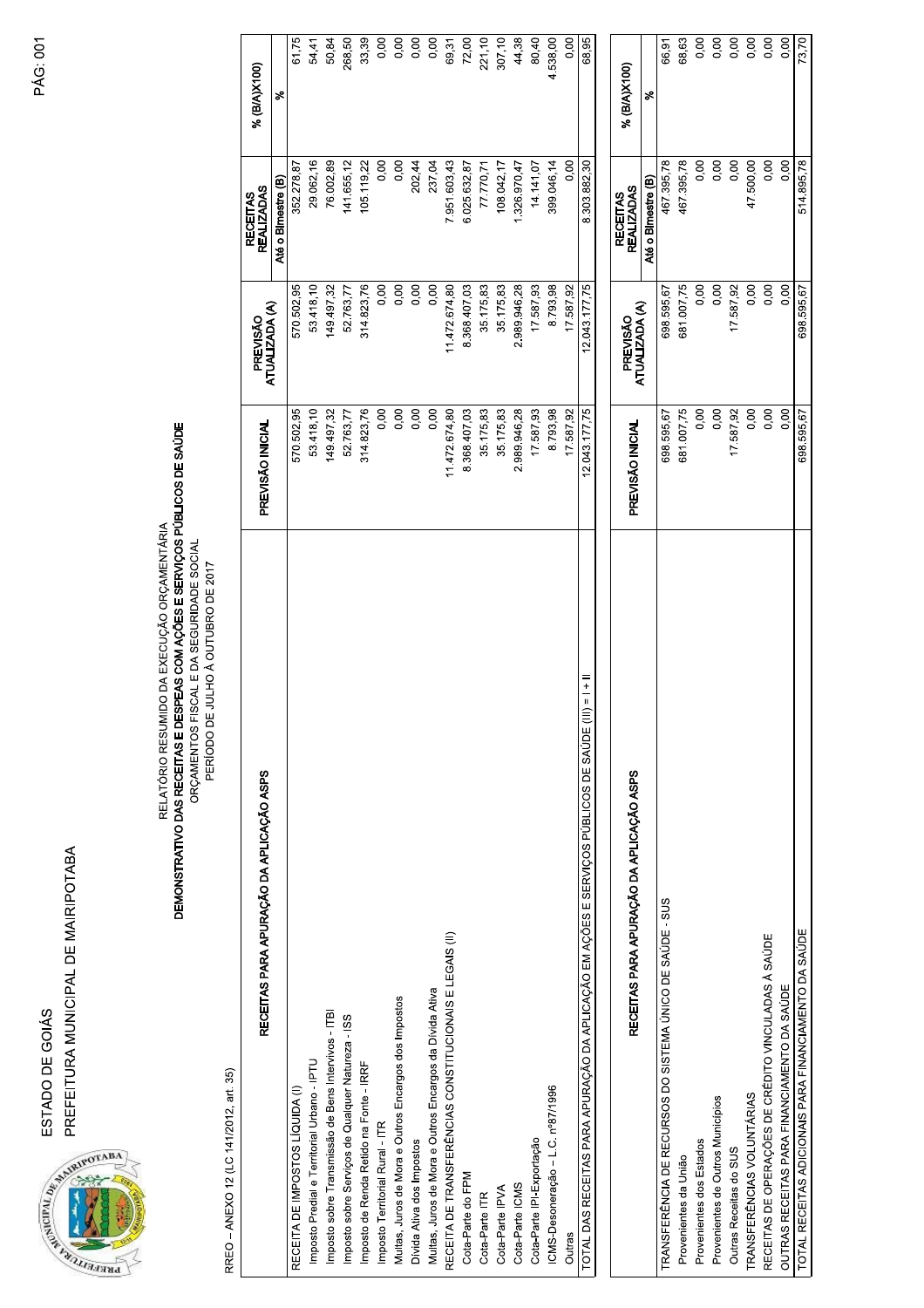PREFEITURA MUNICIPAL DE MAIRIPOTABA ESTADO DE GOIÁS



DEMONSTRATIVO DAS RECEITAS E DESPEAS COM AÇÕES E SERVIÇOS PÚBLICOS DE SAÚDE<br>ORÇAMENTOS FISCAL E DA SEGURIDADE SOCIAL RELATÓRIO RESUMIDO DA EXECUÇÃO ORÇAMENTÁRIA

PERÍODO DE JULHO À OUTUBRO DE 2017

RREO - ANEXO 12 (LC 141/2012, art. 35)

|                                                                                                                                                                                                   |                                                          |                                     | DESPESAS EMPENHADAS |               | <b>DESPESAS LIQUIDADAS</b> |               |
|---------------------------------------------------------------------------------------------------------------------------------------------------------------------------------------------------|----------------------------------------------------------|-------------------------------------|---------------------|---------------|----------------------------|---------------|
| DESPESAS COM SAÚDE (Por Grupo de Natureza da Despesa)                                                                                                                                             | DOTAÇÃO INICIAL                                          | - DOTAÇÃO<br>ΑΤUALIZADA (E)         | Até o Bimestre (F)  | % (F/E) X 100 | Até o Bimestre (G)         | % (G/E) X 100 |
| DESPESAS CORRENTES                                                                                                                                                                                | 2.411.754,54                                             | 2.821.299,17                        | 2.291.760,80        | 81,23         | 1.807.586,28               | 64,07         |
| Pessoal e Encargos Sociais                                                                                                                                                                        | 1.664.681,18                                             | 1.825.676,05                        | 1.476.688,68        | 80,88         | 1.213.585,10               | 66,47         |
| Juros e Encargos da Dívida                                                                                                                                                                        | 0,00                                                     | 0,00                                | 0,00                | 0,00          | 0,00                       | 0,00          |
| Outras Despesas Correntes                                                                                                                                                                         | 747.073,36                                               | 995.623,12                          | 815.072,12          | 81,87         | 594.001,18                 | 59,66         |
| DESPESAS DE CAPITAL                                                                                                                                                                               | 1.266.740,54                                             | 810.054,92                          | 101.445,98          | 12,52         | 76.945,98                  | 9,499         |
| Investimentos                                                                                                                                                                                     | 1.266.740,54                                             | 810.054,92                          | 101.445,98          | 12,52         | 76.945,98                  | 9,499         |
| Inversões Financeiras                                                                                                                                                                             | 0,00                                                     | 0,00                                | 0,00                | 0,00          | 0,00                       | 0,00          |
| Amortização da Dívida                                                                                                                                                                             | 0,00                                                     | 0,00                                | 0,00                | 0,00          | 0,00                       | 0,00          |
| TOTAL DAS DESPESAS COM SAÚDE(IV)                                                                                                                                                                  | 3678.495,08                                              | 3.631.354,09                        | 2393206,78          | 65,90         | 1884532,26                 | 51,90         |
|                                                                                                                                                                                                   |                                                          |                                     | DESPESAS EMPENHADAS |               | DESPESAS LIQUIDADAS        |               |
| DESPESAS COM SAÚDE NÃO COMPUTADAS PARA FINS DE APLURAÇÃO DO PERCENTUAL                                                                                                                            | DOTAÇÃO INICIAL                                          | <b>ATUALIZADA</b><br><b>DOTAÇÃO</b> | Até o Bimestre (H)  | % (H/V) X 100 | Até o Bimestre (I)         | % (VIV) X 100 |
| DESPESAS COM INATIVOS E PENSIONISTAS                                                                                                                                                              | 0,00                                                     | 0,00                                | 0,00                | 0,00          | 0,00                       | 0,00          |
| DESPESA COM ASSISTÊNCIA À SAÚDE QUE NÃO ATENDE AO PRINCÍPIO DE ACESSO UNIVERSAL                                                                                                                   | 0,00                                                     | 0,00                                | 0,00                | 0,00          | 0,00                       | 0,00          |
| DESPESAS CUSTEADAS COM OUTROS RECURSOS                                                                                                                                                            | 1.641.719,26                                             | 1.314.394,23                        | 611.158,89          | 46,50         | 531.381,82                 | 40,43         |
| Recursos de Transferência do Sistema Único de Saúde - SUS                                                                                                                                         | 1.624.131,34                                             | 1.296.806,31                        | 611.158,89          | 47,13         | 531.381,82                 | 40,98         |
| Recursos de Operações de Crédito                                                                                                                                                                  | 0,00                                                     | 0,00                                | 0,00                | 0,00          | 0,00                       | 0,00          |
| <b>Outros Recursos</b>                                                                                                                                                                            | 17.587,92                                                | 17.587,92                           | 0,00                | 0,00          | 0,00                       | 0,00          |
| OUTRAS AÇÕES E SERVIÇOS NÃO COMPUTADOS                                                                                                                                                            | 0,00                                                     | 0,00                                | 47.913,82           | 0,00          | 36.840,14                  | 0,00          |
| RESTOS A PAGAR NÃO PROCESSADOS INSCRITOS INDEVIDAMENTE NO EXERCÍCIO SEM DISPONIBILIDADE<br>FINANCEIRA                                                                                             | 0,00                                                     | 0,00                                | 426.174,29          | 0,00          | 0,00                       | 0,00          |
| DESPESAS CUSTEADAS COM DISPONIBILIDADE DE CAIXA VINCULADA AOS RESTOS A PAGAR CANCELADOS                                                                                                           | 0,00                                                     | 0,00                                | 0,00                | 0,00          | 0,00                       | 0,00          |
| DESPESAS CUSTEADAS COM RECURSOS VINCULADOS À PARCELA DO PERCENTUAL MÍNIMO QUE NÃO FOI<br>APLICADA EM AÇÕES E SERVIÇOS DE SAÚDE EM EXERCÍCIOS ANTERIORES                                           | 0,00                                                     | 0,00                                | 0,00                | 0,00          | 0,00                       | 0,00          |
| TOTAL DAS DESPESAS COM SAÚDE NÃO COMPUTADAS (V)                                                                                                                                                   | 1.641.719,26                                             | 1.314.394,23                        | 1.085.247,00        | 82,57         | 568.221,96                 | 43,23         |
| TOTAL DAS DESPESAS COM AÇÕES E SERVIÇOS PÚBLICOS DE SAÚDE (VI) = (IV-V)                                                                                                                           | 2.036.775,82                                             | 2.316.959,86                        | 1.307.959,78        | 56,45         | 1.316.310,30               | 56,81         |
| PERCENTUAL DE APLICAÇÃO EM AÇÕES E SERVIÇOS PÚBLICOS DE SAÚDE SOBRE A RECEITA DE IMPOSTOS LÍQUIDA E TRANSFERÊNCIAS CONSTITUCIONAL SO CONSTRENCIAS (VIII%) = (VIII /IIIb x 100).<br>LIMITE MÍNICAS |                                                          |                                     |                     |               |                            | 15,85         |
| VALOR REFERENTE À DIFERENÇA ENTRE O VALOR EXECUTADO I                                                                                                                                             | E O LIMITE MÍNIMO CONSTITUCIONAL [(VII - 15)/100 x IIIb] |                                     |                     |               |                            | 0,00          |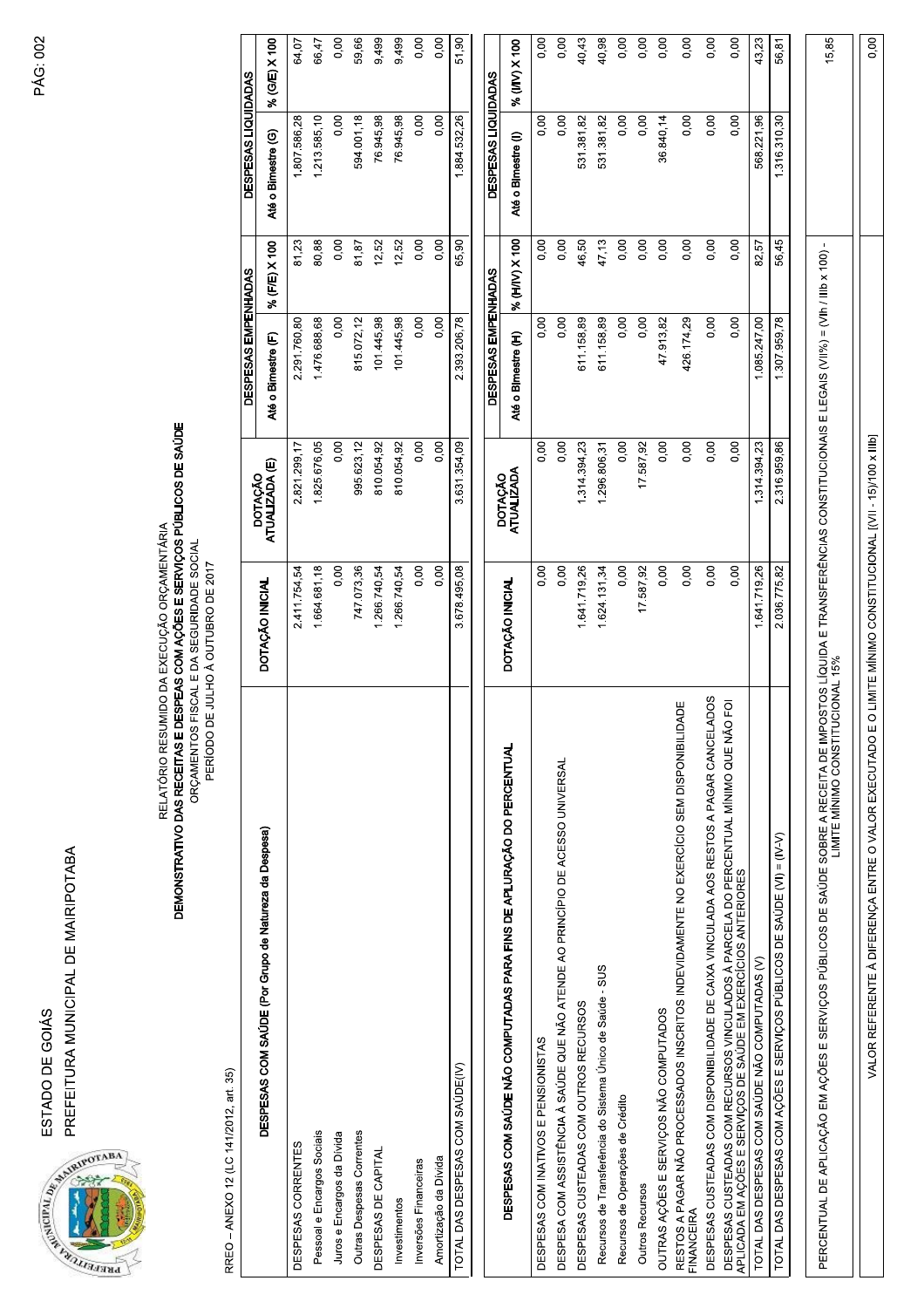ESTADO DE GOIÁS<br>PREFEITURA MUNICIPAL DE MAIRIPOTABA<br>SA CORA<br>SA CORA DE MUNICIPAL DE MAIRIPOTABA TADO DE GOIÁS<br>EFEITURA MUNICIPAL DE MAIRIPOTABA<br>EFEITURA MUNICIPAL DE MAIRIPOTABA



: GOIÁS<br>A MUNICIPAL DE MAIRIPOTABA<br>CONSTANTE DE MAIRIPOTABA<br>RELATÓRIO RES<br>DEMONSTRATIVO DAS RECEITAS E CIPAL DE MAIRIPOTABA<br>RELATÓRIO RESUM<br>D**EMONSTRATIVO DAS RECEITAS E DE**<br>D**EMONSTRATIVO DAS RECEITAS E DE AIRIPOTABA**<br>RELATÓRIO RESUMIDO I<br>DEMONSTRATIVO DAS RECEITAS E DESPEJ<br>ORÇAMENTOS FISCA<br>PERÍODO DE JUL<br>PERÍODO DE JUL<br>SCRITOS COM DISPONIBILIDADE DE CAIXA **POTABA**<br>RELATÓRIO RESUMIDO DA EXECUÇÃO ORÇAM<br>IONSTRATIVO DAS RECEITAS E DESPEAS COM AÇÕES E SER<br>ION COM DISPONIBILIDADE DE JULHO À OUTUBRO DE 20<br>IOS COM DISPONIBILIDADE DE CAIXA ÓRIO RESUMIDO DA EXECUÇÃO ORÇAMENTÁRIA<br>S**CEITAS E DESPEAS COM AÇÕES E SERVIÇOS PÚBLICOS**<br>ÇAMENTOS FISCAL E DA SEGURIDADE SOCIAL<br>PERÍODO DE JULHO À OUTUBRO DE 2017<br>**DADE DE CAIXA**<br>**NADE DE CAIXA** RELATÓRIO RESUMIDO DA E<br>ORÇAMENTOS FISCAL E<br>ORÇAMENTOS FISCAL E<br>ORÇAMENTOS FISCAL E<br>PERÍODO DE JULHO.<br>PERÍODO DE JULHO.<br>**RITOS COM DISPONIBILIDADE DE CAIXA** RELATÓRIO RESUMIDO DA EXECUÇÃO ORÇ<br>ORÇAMENTOS FISCAL E DA SEGURIDAD<br>ORÇAMENTOS FISCAL E DA SEGURIDAD<br>ORÇAMENTOS FISCAL E DA SEGURIDAD<br>PERÍODO DE JULHO À OUTUBRO DE<br>O**COM DISPONIBILIDADE DE CAIXA** ATÓRIO RESUMIDO DA EXECUÇÃO ORÇAMEN<br>**RECEITAS E DESPEAS COM AÇÕES E SERVIÇ**<br>PRÇAMENTOS FISCAL E DA SEGURIDADE SOC<br>PERÍODO DE JULHO À OUTUBRO DE 2017<br>PERÍODO DE JULHO À OUTUBRO DE 2017<br>**BILIDADE DE CAIXA** O RESUMIDO DA EXECUÇÃO ORÇAMENTÁRI<br>**TAS E DESPEAS COM AÇÕES E SERVIÇOS P**<br>ENTOS FISCAL E DA SEGURIDADE SOCIAL<br>RÍODO DE JULHO À OUTUBRO DE 2017<br>**DE DE CAIXA**<br>**DE DE CAIXA** SUMIDO DA EXECUÇÃO ORÇAMENTÁRIA<br>**E DESPEAS COM AÇÕES E SERVIÇOS PÚBLIC**<br>OS FISCAL E DA SEGURIDADE SOCIAL<br>O DE JULHO À OUTUBRO DE 2017<br>C DE JULHO À OUTUBRO DE 2017<br>E **CAIXA** 

## A EXECUÇÃO ORÇAMENTÁRIA<br>S COM AÇÕES E SERVIÇOS PÚBLICOS DE SAÚDE<br>- E DA SEGURIDADE SOCIAL<br>-IO À OUTUBRO DE 2017<br>**NISCRITOS**

| DEMONSTRATIVO DAS RECEITAS E DESPEAS COM AÇÕES E SERVIÇOS PÚBLICOS DE SAÚDE<br>ORÇAMENTOS FISCAL E DA SEGURIDADE SOCIAL<br>PERÍODO DE JULHO À OUTUBRO DE 2017                |                   |               |                   |                                                    |                                     |
|------------------------------------------------------------------------------------------------------------------------------------------------------------------------------|-------------------|---------------|-------------------|----------------------------------------------------|-------------------------------------|
| EXECUÇÃO DE RESTOS A PAGAR NÃO PROCESSADOS INSCRITOS COM DISPONIBILIDADE DE CAIXA<br>RREO - ANEXO 12 (LC 141/2012, art. 35)                                                  | <b>INSCRITOS</b>  | CANCEL/PRESC. | <b>PAGOS</b>      | A PAGAR                                            | CONSIDERADA NO<br>LIMITE<br>PARCELA |
| Inscritos em 2017>                                                                                                                                                           | 0,00              | 0,00          | 0,00              | 0,00                                               | 0,00                                |
| Inscritos em 2016>                                                                                                                                                           | 0,00              | 0,00          | 0,00              | 0,00                                               | 0,00                                |
| Inscritos em 2015>                                                                                                                                                           | 0,00              | 0,00          | 0,00              | 0,00                                               | 0,00                                |
| Inscritos em 2014>                                                                                                                                                           | 0,00              | 0,00          | 0,00              | 0,00                                               | 0,00                                |
| Inscritos em 2013>                                                                                                                                                           | 0,00              | 0,00          | 0,00              | 0,00                                               | 0,00                                |
| Inscritos em                                                                                                                                                                 | 0.00 <sub>1</sub> | 0,00          | 0,00              | 0,00                                               | 0,00                                |
| <b>TOTAL</b>                                                                                                                                                                 | 8.o               | 8.o           | $\overline{5}$    | 8.0                                                | 0,00                                |
|                                                                                                                                                                              |                   |               |                   | RESTOS A PAGAR CANCELADOS OU PRESCRITOS            |                                     |
| CONTROLE DE RESTOS A PAGAR CANCELADOS OU PRESCRITOS PARA FIM DE APLICAÇÃO DA DISPONIBILIDADE DE CAIXA CONFORME ARTIGO 24, § 1º E 2                                           |                   |               | SALDO INICIAL     | <b>DESPESAS<br/>CUSTEADAS NO<br/>EXERCICIO (J)</b> | SALDO FINAL NÃO<br>APLICADO         |
| Restos a Pagar Cancelados ou Prescritos em <2017>                                                                                                                            |                   |               | 0,00              | 0.00                                               | 0,00                                |
| Restos a Pagar Cancelados ou Prescritos em <2016>                                                                                                                            |                   |               | 0,00              | 0,00                                               | 0,00                                |
| Restos a Pagar Cancelados ou Prescritos em <2015>                                                                                                                            |                   |               | 0,00              | 0,00                                               | 0,00                                |
| Restos a Pagar Cancelados ou Prescritos em <2014>                                                                                                                            |                   |               | 0,00              | 0,00                                               | 0,00                                |
| Restos a Pagar Cancelados ou Prescritos em <2013>                                                                                                                            |                   |               | 0,00              | 0,00                                               | 0,00                                |
| Restos a Pagar Cancelados ou Prescritos em <2012>                                                                                                                            |                   |               | 0,00              | 0,00                                               | 0,00                                |
| Restos a Pagar Cancelados ou Prescritos em                                                                                                                                   |                   |               | 0,00              | 0,00                                               | 0,00                                |
| <b>TOTAL</b>                                                                                                                                                                 |                   |               | 0,00              | 0,00                                               | 8.o                                 |
|                                                                                                                                                                              |                   |               |                   | LIMITE NÃO CUMPRIDO                                |                                     |
| CONTROLE DO VALOR REFERENTE AO PERCENTUAL MÍNIMO NÃO CUMPRIDO EM EXERCÍCIOS ANTERIORES PARA FINS DE APLICAÇÃO DOS RECURSOS<br>VINCULADA VER EN 1990 DE CONFORME ART. 25 E 26 |                   |               | SALDO INICIAL     | CUSTEADAS NO<br>EXERCICIO (J)<br><b>DESPESAS</b>   | SALDO FINAL NÃO<br>APLICADO         |
| Diferença de limite não cumprido em <2016>                                                                                                                                   |                   |               | 0,00              | 0,00                                               | 0,00                                |
| Diferença de limite não cumprido em <2015>                                                                                                                                   |                   |               | 0,00              | 0,00                                               | 0,00                                |
| Diferença de limite não cumprido em <2014>                                                                                                                                   |                   |               | 0.00 <sub>1</sub> | 0,00                                               | 0,00                                |
| Diferença de limite não cumprido em <2013>                                                                                                                                   |                   |               | 0,00              | 0,00                                               | 0,00                                |
| Diferença de limite não cumprido em <2012>                                                                                                                                   |                   |               | 0,00              | 0,00                                               | 0,00                                |
| Diferença de limite não cumprido em                                                                                                                                          |                   |               | 0.00 <sub>1</sub> | 0,00                                               | 0,00                                |
| <b>TOTAL</b>                                                                                                                                                                 |                   |               | 0,00              | 0,00                                               | 8.                                  |